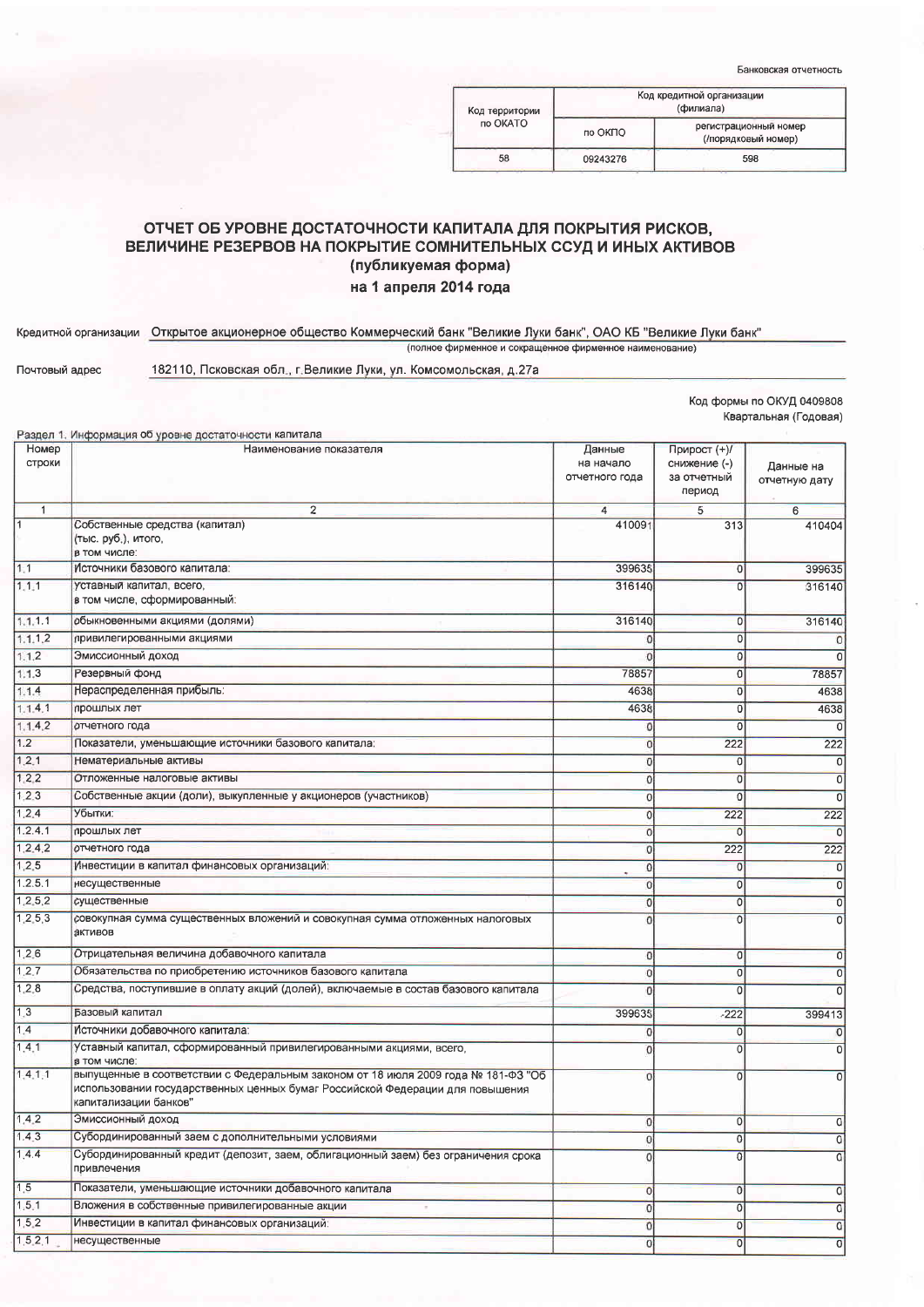| 1.5.2.2          | существенные                                                                                                                                                                                                                                                                                                               | Ö              | $\overline{0}$          | $\overline{0}$          |
|------------------|----------------------------------------------------------------------------------------------------------------------------------------------------------------------------------------------------------------------------------------------------------------------------------------------------------------------------|----------------|-------------------------|-------------------------|
| 153              | Субординированный кредит (депозит, заем, облигационный заем), предоставленный                                                                                                                                                                                                                                              |                | $\overline{0}$          | 0                       |
|                  | финансовым организациям                                                                                                                                                                                                                                                                                                    |                |                         |                         |
| 1.5.3.1          | несущественные                                                                                                                                                                                                                                                                                                             | O              | 0                       | 0                       |
| 1.5.3.2          | существенные                                                                                                                                                                                                                                                                                                               | Ō              | $\overline{0}$          | $\overline{0}$          |
| 1.5.4            | Отрицательная величина дополнительного капитала                                                                                                                                                                                                                                                                            |                | $\mathbf 0$             | 0                       |
| 155              | Обязательства по приобретению источников добавочного капитала                                                                                                                                                                                                                                                              | Ω              | $\overline{0}$          | 0                       |
| 1.5.6            | Средства, поступившие в оплату акций (долей), включаемые в состав добавочного<br>капитала                                                                                                                                                                                                                                  |                | $\Omega$                | 0                       |
| 1.6              | Добавочный капитал                                                                                                                                                                                                                                                                                                         |                | $\mathbf 0$             | $\Omega$                |
| 1.7              | Основной капитал                                                                                                                                                                                                                                                                                                           | 399635         | $-222$                  | 399413                  |
| 18               | Источники дополнительного капитала:                                                                                                                                                                                                                                                                                        | 10456          | 535                     | 10991                   |
| 1.8,1            | Уставный капитал, сформированный привилегированными акциями, всего,<br>в том числе:                                                                                                                                                                                                                                        | 54             | -6                      | 48                      |
| 1.8.1.1          | после 1 марта 2013 года                                                                                                                                                                                                                                                                                                    | O              | $\mathbf 0$             | 0                       |
| 1.8.2            | Уставный капитал, сформированный за счет капитализации прироста стоимости<br>имущества                                                                                                                                                                                                                                     |                | $\Omega$                | $\mathbf 0$             |
| 1.8.3            | Прибыль∶                                                                                                                                                                                                                                                                                                                   | 6098           | 541                     | 6639                    |
| 1.8.3.1          | текущего года                                                                                                                                                                                                                                                                                                              | 6098           | -6098                   |                         |
| 1.8.3.2          | прошлых лет                                                                                                                                                                                                                                                                                                                | 0              | 6639                    | 6639                    |
| 1.8.4            | Субординированный кредит (депозит, заем, облигационный заем), всего,                                                                                                                                                                                                                                                       | $\Omega$       |                         |                         |
|                  | в том числе:                                                                                                                                                                                                                                                                                                               |                |                         |                         |
| 1.8.4.1          | привлеченный (размещенный) до 1 марта 2013 года                                                                                                                                                                                                                                                                            | $\overline{0}$ | $\circ$                 | 0                       |
| 1.8.4.2          | предоставленный в соответствии с Федеральными законами от 13 октября 2008 года №<br>173-ФЗ "О дополнительных мерах по поддержке финансовой системы Российской<br>Федерации" и от 27 октября 2008 года № 175-ФЗ "О дополнительных мерах для<br>укрепления стабильности банковской системы в период до 31 декабря 2014 года" | $\Omega$       | $\Omega$                |                         |
| 1.8.5            | Прирост стоимости имущества                                                                                                                                                                                                                                                                                                | 4304           | 0                       | 4304                    |
| 1.9              | Показатели, уменьшающие источники дополнительного капитала:                                                                                                                                                                                                                                                                | 0              | O                       | 0                       |
| 1.9.1            | Вложения в собственные привилегированные акции                                                                                                                                                                                                                                                                             | $\overline{0}$ | 0                       | $\overline{0}$          |
| 1.9.2            | Инвестиции в капитал финансовых организаций:                                                                                                                                                                                                                                                                               | $\overline{0}$ | $\circ$                 | $\overline{0}$          |
| 1.9.2, 1         | несущественные                                                                                                                                                                                                                                                                                                             | $\mathbf 0$    | 0                       | $\circ$                 |
| 1,9,2,2          | существенные                                                                                                                                                                                                                                                                                                               | $\overline{0}$ | $\circ$                 | 0                       |
| 1.9.3            | Субординированный кредит (депозит, заем, облигационный заем), предоставленный<br>финансовым организациям                                                                                                                                                                                                                   | $\overline{0}$ | $\overline{0}$          | $\overline{0}$          |
| 1.9.3.1          | несущественный                                                                                                                                                                                                                                                                                                             | $\overline{0}$ | $\circ$                 | 0                       |
| 1.9.3.2          | существенный                                                                                                                                                                                                                                                                                                               | $\overline{0}$ | $\overline{0}$          | $\circ$                 |
| 1.9.4            | Обязательства по приобретению источников дополнительного капитала                                                                                                                                                                                                                                                          | $\overline{0}$ | $\overline{0}$          | $\circ$                 |
| 1.9.5            | Средства, поступившие в оплату акций (долей), включаемые в состав дополнительного<br>капитала                                                                                                                                                                                                                              | $\overline{0}$ | $\overline{0}$          |                         |
| 1.10             | Показатели, уменьшающие сумму основного и дополнительного капитала:                                                                                                                                                                                                                                                        | 0              | 0                       | C                       |
| 1.10.1           | Просроченная дебиторская задолженность длительностью свыше 30 календарных дней                                                                                                                                                                                                                                             | 0              | 0                       | $\Omega$                |
| 1.10.2           | Субординированные кредиты, стоимость которых не превышает 1% от величины уставного<br>капитала кредитной организации-заемщика                                                                                                                                                                                              | $\circ$        | $\circ$                 | 0                       |
| 1.10.3           | Превышение совокупной суммы кредитов, банковских гарантий и поручительств,<br>предоставленных своим участникам (акционерам) и инсайдерам, над ее максимальным<br>размером в соответствии федеральными законами и нормативными актами Банка России                                                                          | $\overline{0}$ | $\overline{0}$          |                         |
| 1.10.4           | Превышение вложений в строительство, изготовление и приобретение основных средств<br>над суммой источников основного и дополнительного капитала                                                                                                                                                                            | $\theta$       | $\overline{0}$          | $\overline{0}$          |
| 1.10.5           | Превышение действительной стоимости доли вышедшего участника общества с<br>ограниченной ответственностью над стоимостью, по которой доля была реализована<br>другому участнику общества с ограниченной ответственностью                                                                                                    | $\overline{0}$ | $\mathbf{0}$            | $\mathbf 0$             |
| 1.11             | Дополнительный капитал                                                                                                                                                                                                                                                                                                     | 10456          | 535                     | 10991                   |
| $\overline{2}$   | Активы, взвешенные по уровню риска (тыс. руб.), всего, в том числе:                                                                                                                                                                                                                                                        | 194736         | $-31909$                | 162827                  |
| $\overline{2.1}$ | необходимые для определения достаточности базового капитала                                                                                                                                                                                                                                                                |                | $-31909$                |                         |
| $\overline{2.2}$ | необходимые для определения достаточности основного капитала                                                                                                                                                                                                                                                               | 190432         | $-31909$                | 158523                  |
| $\overline{3}$   | Достаточность капитала (процент):                                                                                                                                                                                                                                                                                          | $\mathsf{x}$   | $\overline{\mathsf{x}}$ | $\overline{\mathsf{x}}$ |
| 3.1              | Достаточность базового капитала                                                                                                                                                                                                                                                                                            | 27,4           | 1,0                     | 28,4                    |
| 3.2              | Достаточность основного капитала                                                                                                                                                                                                                                                                                           | 27,4           | 1,0                     | 28,4                    |
| 3.3              | Достаточность собственных средств (капитала)                                                                                                                                                                                                                                                                               | 28,0           | 1, 1                    | 29,1                    |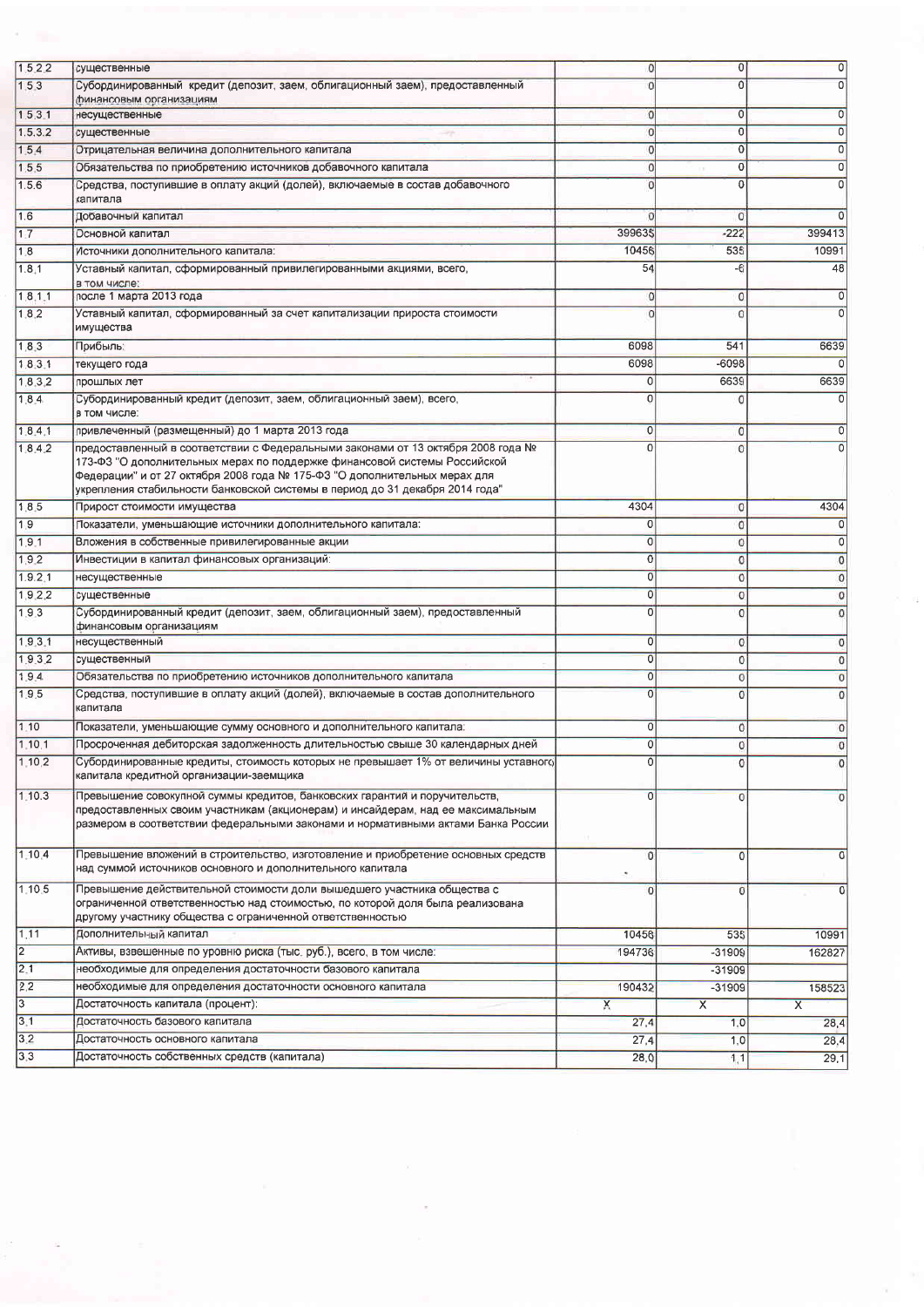Раздел 2. Сведения о величине кредитного, операционного и рыночного рисков, покрываемых капиталом Подраздел 2.1. Кредитный риск

|                 |                                                                                                                                                                                                                                                                                                         |                                             |                                                                                                 |                                                                                  |                                             |                                                                                                 | (тыс, руб,)                                                              |
|-----------------|---------------------------------------------------------------------------------------------------------------------------------------------------------------------------------------------------------------------------------------------------------------------------------------------------------|---------------------------------------------|-------------------------------------------------------------------------------------------------|----------------------------------------------------------------------------------|---------------------------------------------|-------------------------------------------------------------------------------------------------|--------------------------------------------------------------------------|
|                 |                                                                                                                                                                                                                                                                                                         | Данные на отчетную дату                     |                                                                                                 | Данные на соответствующую отчетную дату<br>прошлого года                         |                                             |                                                                                                 |                                                                          |
| Номер<br>строки | Наименование показателя                                                                                                                                                                                                                                                                                 | Стоимость<br>активов<br>(инструмен-<br>TOB) | Активы<br>(инструменты)<br>за вычетом<br>сформирован-<br>ных резервов<br>на возможные<br>потери | Стоимость<br>активов<br>(инструмен-<br>тов),<br>взвешенных<br>по уровню<br>риска | Стоимость<br>активов<br>(инструмен-<br>тов) | Активы<br>(инструменты)<br>за вычетом<br>сформирован-<br>ных резервов<br>на возможные<br>потери | Стоимость<br>активов<br>(инструментов),<br>взвещенных по<br>уровню риска |
| $\mathbf{1}$    | $\overline{2}$                                                                                                                                                                                                                                                                                          | $\overline{3}$                              | $\overline{4}$                                                                                  | 5                                                                                | 6                                           | $7\overline{ }$                                                                                 | $\mathbf{8}$                                                             |
| $\overline{1}$  | Кредитный риск по активам, отраженным на балансовых                                                                                                                                                                                                                                                     |                                             |                                                                                                 |                                                                                  |                                             |                                                                                                 |                                                                          |
| 1.1             | счетах<br>Активы с коэффициентом риска 1 0%, всего,                                                                                                                                                                                                                                                     |                                             |                                                                                                 |                                                                                  |                                             |                                                                                                 |                                                                          |
| 1.1.1           | из них:<br>денежные средства и обязательные резервы.<br>депонированные в Банке России                                                                                                                                                                                                                   |                                             |                                                                                                 |                                                                                  |                                             |                                                                                                 |                                                                          |
| 1.1.2           | кредитные требования и другие требования, обеспеченные<br>гарантиями РФ, Минфина<br>России и Банка России и залогом государственных<br>долговых ценных бумаг Российской Федерации, Минфина<br><b>POCCIAL H FOUVO POCCIAL</b>                                                                            |                                             |                                                                                                 |                                                                                  |                                             |                                                                                                 |                                                                          |
| 1.1.3           | кредитные требования и другие требования к<br>центральным банкам или правительствам стран, имеющих<br>страновые оценки «0», «1» <sup>2</sup> , в том числе обеспеченные<br>гарантиями этих стран и так далее                                                                                            |                                             |                                                                                                 |                                                                                  |                                             |                                                                                                 |                                                                          |
| 1.2             | Активы с коэффициентом риска 20%, всего,<br>из них:                                                                                                                                                                                                                                                     |                                             |                                                                                                 |                                                                                  |                                             |                                                                                                 |                                                                          |
| 1,2.1           | кредитные требования и другие требования к субъектам<br>РФ, муниципальным образованиям, к иным организациям.<br>обеспеченные гарантиями и залогом ценных бумаг<br>субъектов РФ и муниципальных образований                                                                                              |                                             |                                                                                                 |                                                                                  |                                             |                                                                                                 |                                                                          |
| 1,2.2           | кредитные требования и другие требования к<br>центральным банкам или правительствам стран, имеющих<br>страновую оценку «2», в том числе обеспеченные их<br>гарантиями (залогом ценных бумаг)                                                                                                            |                                             |                                                                                                 |                                                                                  |                                             |                                                                                                 |                                                                          |
| 1.2.3           | кредитные требования и другие требования к кредитным<br>организациям - резидентам стран со страновой оценкой<br>«0», «1», имеющим рейтинг долгосрочной<br>кредитоспособности <sup>3</sup> , в том числе обеспеченные их                                                                                 |                                             |                                                                                                 |                                                                                  |                                             |                                                                                                 |                                                                          |
| 1,3             | <b>мментнвавт</b><br>Активы с коэффициентом риска 50%, всего,<br>из них:                                                                                                                                                                                                                                |                                             |                                                                                                 |                                                                                  |                                             |                                                                                                 |                                                                          |
| 1.3.1           | кредитные требования и другие требования в иностранной<br>валюте, обеспеченные гарантиями РФ. Минфина России и<br>Банка России и залогом государственных долговых ценных<br>бумаг Российской Федерации, Минфина России и Банка<br>России, номинированных в иностранной валюте                           |                                             |                                                                                                 |                                                                                  |                                             |                                                                                                 |                                                                          |
| 1.3.2           | кредитные требования и другие требования к<br>центральным банкам или правительствам стран, имеющих<br>страновую оценку «3», в том числе обеспеченные их<br>гарантиями (залогом ценных бумаг)                                                                                                            |                                             |                                                                                                 |                                                                                  |                                             |                                                                                                 |                                                                          |
| 1.3.3           | кредитные требования и другие требования к кредитным<br>организациям - резидентам стран со страновой оценкой<br>«0», «1», не имеющим рейтингов долгосрочной<br>кредитоспособности, и к кредитным организациям -<br>резидентам стран со страновой оценкой «2», в том числе<br>обеспеченные их гарантиями |                                             |                                                                                                 |                                                                                  |                                             |                                                                                                 |                                                                          |
| 1.4             | Активы с коэффициентом риска 100%, всего, из них:                                                                                                                                                                                                                                                       |                                             |                                                                                                 |                                                                                  | ٠                                           |                                                                                                 |                                                                          |
| 1.5             | Активы с коэффициентом риска 150% - кредитные<br>требования и другие требования к центральным банкам<br>или правительствам стран, имеющих страновую оценку                                                                                                                                              |                                             |                                                                                                 |                                                                                  |                                             |                                                                                                 |                                                                          |
| $\overline{2}$  | $\alpha$ 7»<br>Активы с повышенными коэффициентами риска всего,                                                                                                                                                                                                                                         |                                             |                                                                                                 |                                                                                  |                                             |                                                                                                 |                                                                          |
| 2.1             | В ТОМ ЧИСЛЕ:<br>с коэффициентом риска 110%                                                                                                                                                                                                                                                              |                                             |                                                                                                 |                                                                                  |                                             |                                                                                                 |                                                                          |
| 2.2             | с коэффициентом риска 150%                                                                                                                                                                                                                                                                              |                                             |                                                                                                 |                                                                                  |                                             |                                                                                                 |                                                                          |
| 3               | Кредиты на потребительские цели всего,                                                                                                                                                                                                                                                                  |                                             |                                                                                                 |                                                                                  |                                             |                                                                                                 |                                                                          |
| 3.1             | в том числе:<br>с коэффициентом риска 110%                                                                                                                                                                                                                                                              |                                             |                                                                                                 |                                                                                  |                                             |                                                                                                 |                                                                          |
| 3.2             | с коэффициентом риска 140%                                                                                                                                                                                                                                                                              |                                             |                                                                                                 |                                                                                  |                                             |                                                                                                 |                                                                          |
| 3.3             | с коэффициентом риска 170%                                                                                                                                                                                                                                                                              |                                             |                                                                                                 |                                                                                  |                                             |                                                                                                 |                                                                          |
| 3,4             | с коэффициентом риска 200%                                                                                                                                                                                                                                                                              |                                             |                                                                                                 |                                                                                  |                                             |                                                                                                 |                                                                          |
| 3.5             | с коэффициентом риска 300%                                                                                                                                                                                                                                                                              |                                             |                                                                                                 |                                                                                  |                                             |                                                                                                 |                                                                          |
| 3.6             | с коэффициентом риска 600%                                                                                                                                                                                                                                                                              |                                             |                                                                                                 |                                                                                  |                                             |                                                                                                 |                                                                          |
| $\overline{4}$  | Кредитный риск по условным обязательствам кредитного<br>характера, всего, в том числе:                                                                                                                                                                                                                  |                                             |                                                                                                 |                                                                                  |                                             |                                                                                                 |                                                                          |
| 4.1             | по финансовым инструментам с высоким риском                                                                                                                                                                                                                                                             |                                             |                                                                                                 |                                                                                  |                                             |                                                                                                 |                                                                          |
| 4.2             | по финансовым инструментам со средним риском                                                                                                                                                                                                                                                            |                                             |                                                                                                 |                                                                                  |                                             |                                                                                                 |                                                                          |
| 4.3             | по финансовым инструментам с низким риском                                                                                                                                                                                                                                                              |                                             |                                                                                                 |                                                                                  |                                             |                                                                                                 |                                                                          |
| 4.4             | по финансовым инструментам без риска                                                                                                                                                                                                                                                                    |                                             |                                                                                                 |                                                                                  |                                             |                                                                                                 |                                                                          |
| 5               | Кредитный риск по производным финансовым<br>инструментам                                                                                                                                                                                                                                                |                                             |                                                                                                 |                                                                                  |                                             |                                                                                                 |                                                                          |